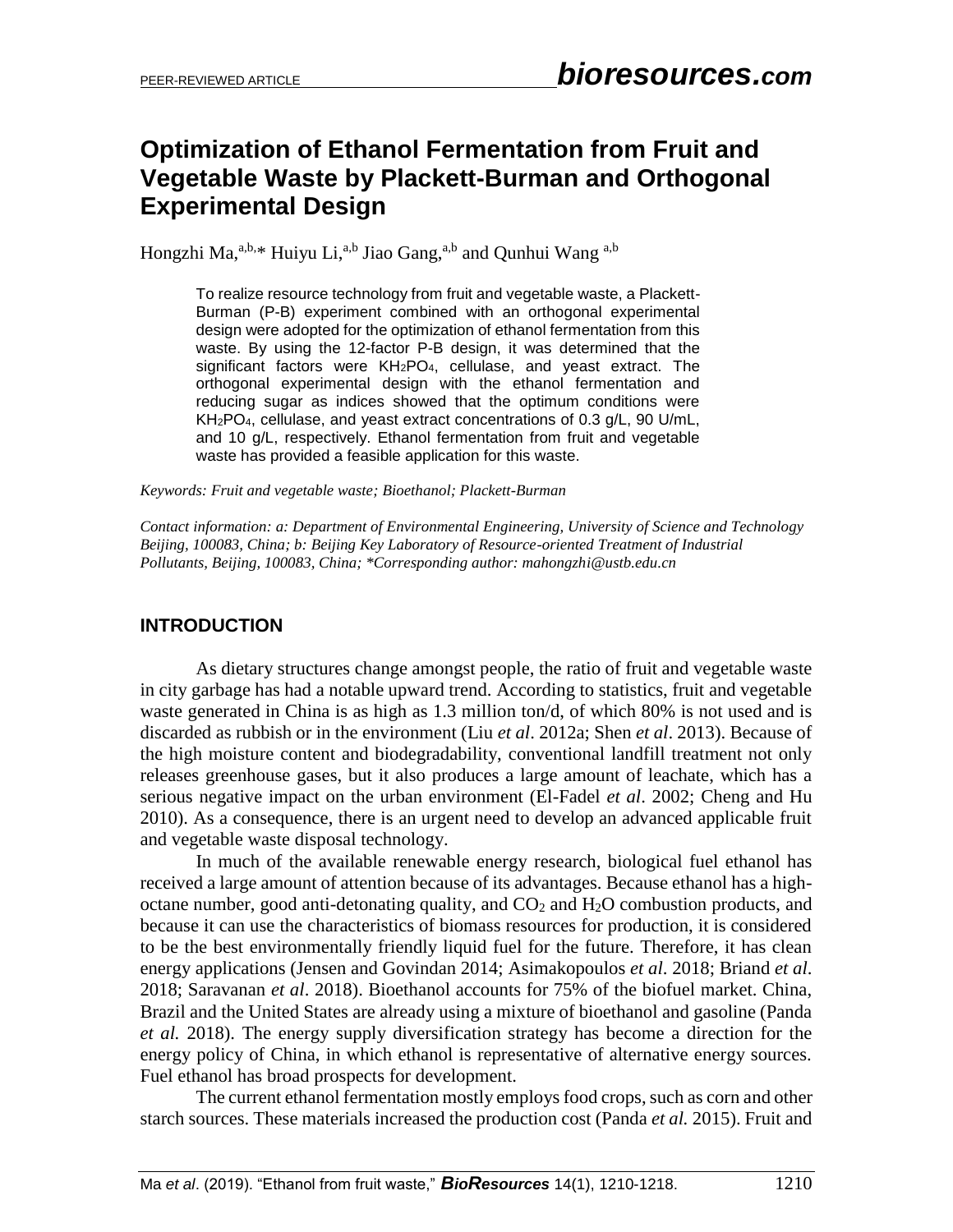vegetable waste in cities are rich in N, P, and K nutrients and degradable carbohydrates (Panda *et al*. 2016; Ji *et al*. 2017). The research on ethanol fermentation technology using fruit and vegetable waste as raw materials is not only a trend in the energy policy of China, but can also provide reference for the recycling of domestic fruit and vegetable waste. At present, many studies have optimized the process conditions for the fermentation of fruit and vegetable waste to produce ethanol, which has improved processing (Yang *et al*. 2012; Shen *et al*. 2013; Zheng *et al*. 2015). Liu *et al*. (2012b) found that ethanol production had increased after the fruit and vegetable waste had been thermally pre-processed. Wu *et al.* (2017) showed that the pH value can be controlled continuously in continuous ethanol fermentation to achieve stable growth in yield. Huang *et al.* (2015) used a new vacuum fermentation technology to produce more bioethanol at high solids content (35%, w/w). Thammasittirong *et al.* (2013) increased the tolerance of ethanol-producing yeast by random UV-C mutagenesis, which leads to an effective increase in ethanol production. Pavi *et al.* (2017) found that mixed fruit and vegetable waste and municipal solid waste had higher methane production than fruit and vegetable waste.

Based on previous research, the law of ethanol fermentation from fruit and vegetable waste in different seasons was determined. However, considering the convenience of experimentation, raw material fermentation was used directly in previous experiments and optimization of the medium was not done. In this study, a Plackett-Burman (P-B) experiment was combined with an orthogonal experiment and this was used to optimize the composition and conditions of the typical medium for fruit and vegetable waste ethanol production. The goal of this work is to help in the exploration of new resource treatments for fruit and vegetable waste.

## **EXPERIMENTAL**

#### **Materials**

#### *Raw materials*

The ratio of fruits and vegetables in fruit and vegetable waste was found to be approximately 3:2 based on a previous study. Five kinds of fruits and vegetables were selected in this research. These fruits and vegetables were pears, peaches, apples, potatoes, and beans. Twenty grams of each were used and all of the raw materials were taken from a market in Beijing, China.

#### *Microorganisms and enzymes*

Ethanol yeast (Angel Yeast Liability Co., Ltd., Yichang, Hubei Province, China) was used in this experiment. The enzymes included cellulose enzyme (15000 U/g) (Tianjin Guangfu Fine Chemical Research Institute, Tianjin, China), saccharifying enzyme (100000 U/g) (Beijing Aoboxing Biological Technology Co., Ltd., Beijing, China), pectic enzyme (100000 U/g) (Jiangsu RuiYang Biotechnology Co., Ltd., Jiangsu, China), amylase (100000 U/g) (Jiangsu RuiYang Biotechnology Co., Ltd.), inorganic salt (KH2PO4), *etc.*

#### **Methods**

#### *Fermentation experiments*

First, 0.1 g of yeast was added to 100 g of crushed fruit and vegetable waste as an inoculum. The amount of enzyme preparation was set according to the experimental table, and fermentation was performed after adding an appropriate amount of nutrient salt. It was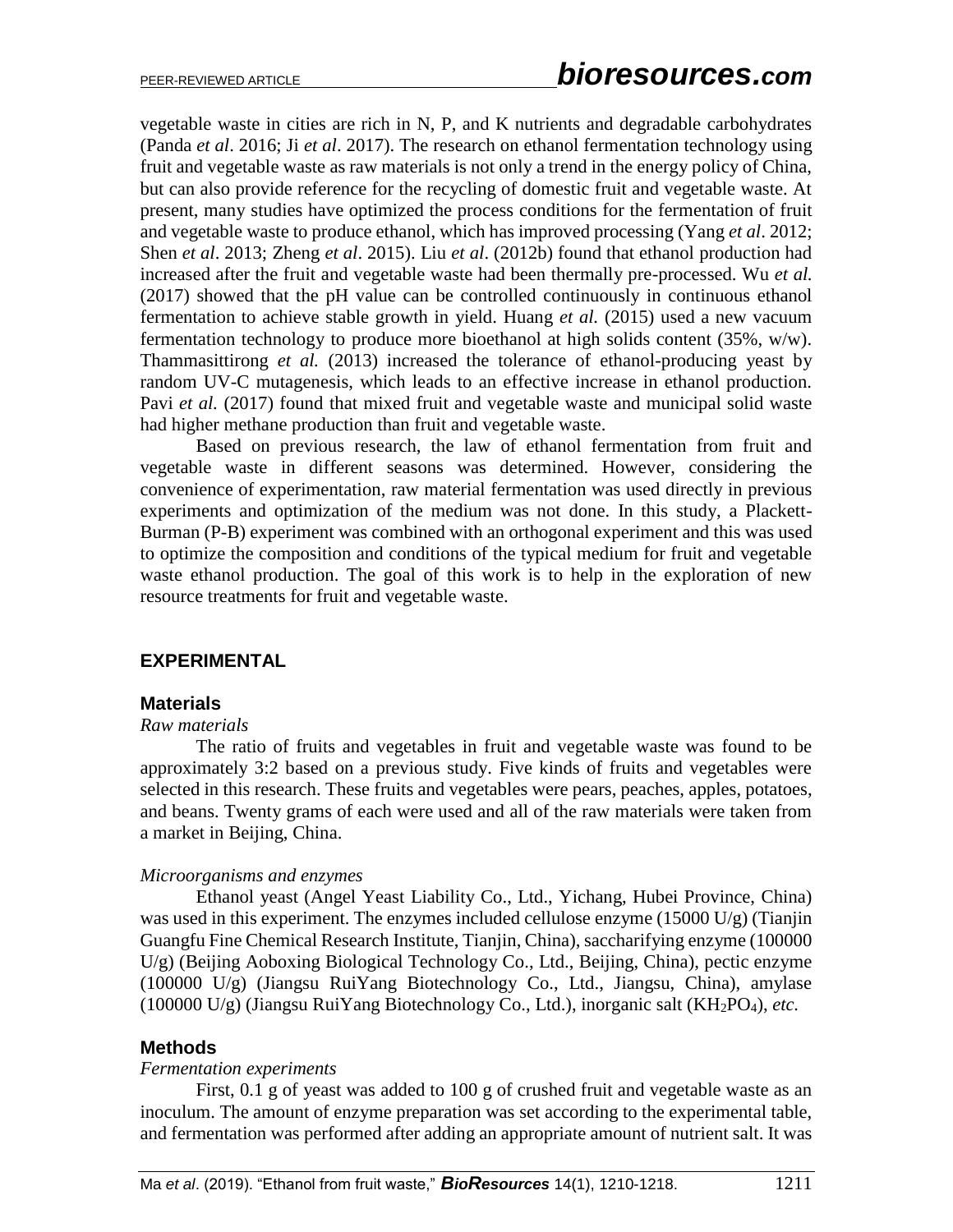placed in an Erlenmeyer flask for sealed anaerobic fermentation, and the entire process was carried out in a shaker with the speed of 145 r/min. The experimental temperature and pH were set to 37 °C and 6, separately. The experimental period was from 48 h to 60 h.

# *P-B experiment*

The P-B design method is a two-level experimental design method developed in the mid to late  $20<sup>th</sup>$  century. Based on the principle of a non-completely balanced block, it can test multiple independent adjustable variables in one experiment and select the factors that have significant influence on the experimental results through statistical analysis. The method is effective and accurate at selecting important factors and therefore, it is widely used in the screening of microbial culture media.

Table 1 shows the 11 factors for the 12 experiment groups that were designed. The enzymes included pectinase, saccharifying enzyme, cellulase, amylase, and protease. The nitrogen source was yeast extract, and the inorganic salts were  $MgSO<sub>4</sub>$ ,  $KH<sub>2</sub>PO<sub>4</sub>$ ,  $CaCl<sub>2</sub>$ ,  $(NH_4)_2SO_4$ , and a blank.

| Serial | Factor                     | Level of Factor  |                 |  |  |
|--------|----------------------------|------------------|-----------------|--|--|
| Number |                            | Low-level $(-1)$ | High-level (+1) |  |  |
| Α      | Pectinase (U/g)            |                  | 100             |  |  |
| В      | Saccharifying Enzyme (U/g) |                  | 100             |  |  |
|        | Cellulase (U/g)            |                  | 50              |  |  |
|        | Amylase (U/g)              |                  | 50              |  |  |
| F      | Protease (g/L)             |                  | 100             |  |  |
| F      | Yeast Extract (g/L)        |                  | 27.1            |  |  |
| G      | MgSO <sub>4</sub> (g/L)    |                  | 6.0             |  |  |
| Н      | $KH_2PO_4$ (g/L)           |                  | 0.3             |  |  |
|        | CaCl <sub>2</sub> (g/L)    |                  | 5.0             |  |  |
|        | <b>Blank</b>               |                  |                 |  |  |
|        | $(NH_4)_2SO_4$ (mg/L)      |                  | 6.0             |  |  |

## **Table 1.** Plackett-Burman Design Factors and Levels

The dose for the enzyme is based on the activity per fermentation broth mass, the concentration for different salt is based on the concentration per volume of fermentation broth.

| Number | Cellulase<br>(U/g) | <b>Yeast Extract</b><br>(g/L) | $KH_2PO_4$<br>(g/L | <b>Blank</b> |
|--------|--------------------|-------------------------------|--------------------|--------------|
|        | 30                 | 10                            | 0.3                |              |
| ⌒      | 30                 | 30                            | 0.6                |              |
| 3      | 30                 | 50                            | 0.9                |              |
|        | 60                 | 10                            | 0.6                |              |
| 5      | 60                 | 30                            | 0.9                |              |
| 6      | 60                 | 50                            | 0.3                |              |
|        | 90                 | 10                            | 0.9                |              |
| 8      | 90                 | 30                            | 0.3                |              |
| 9      | 90                 | 50                            | 0.6                |              |

## **Table 2.** Factor and Level of the Orthogonal Design Experiment

#### *Orthogonal experiment*

The orthogonal experimental design is another design method used to study multifactor and multi-level variables. It is based on orthogonality to select some representative points from the comprehensive experiment. These representative points are evenly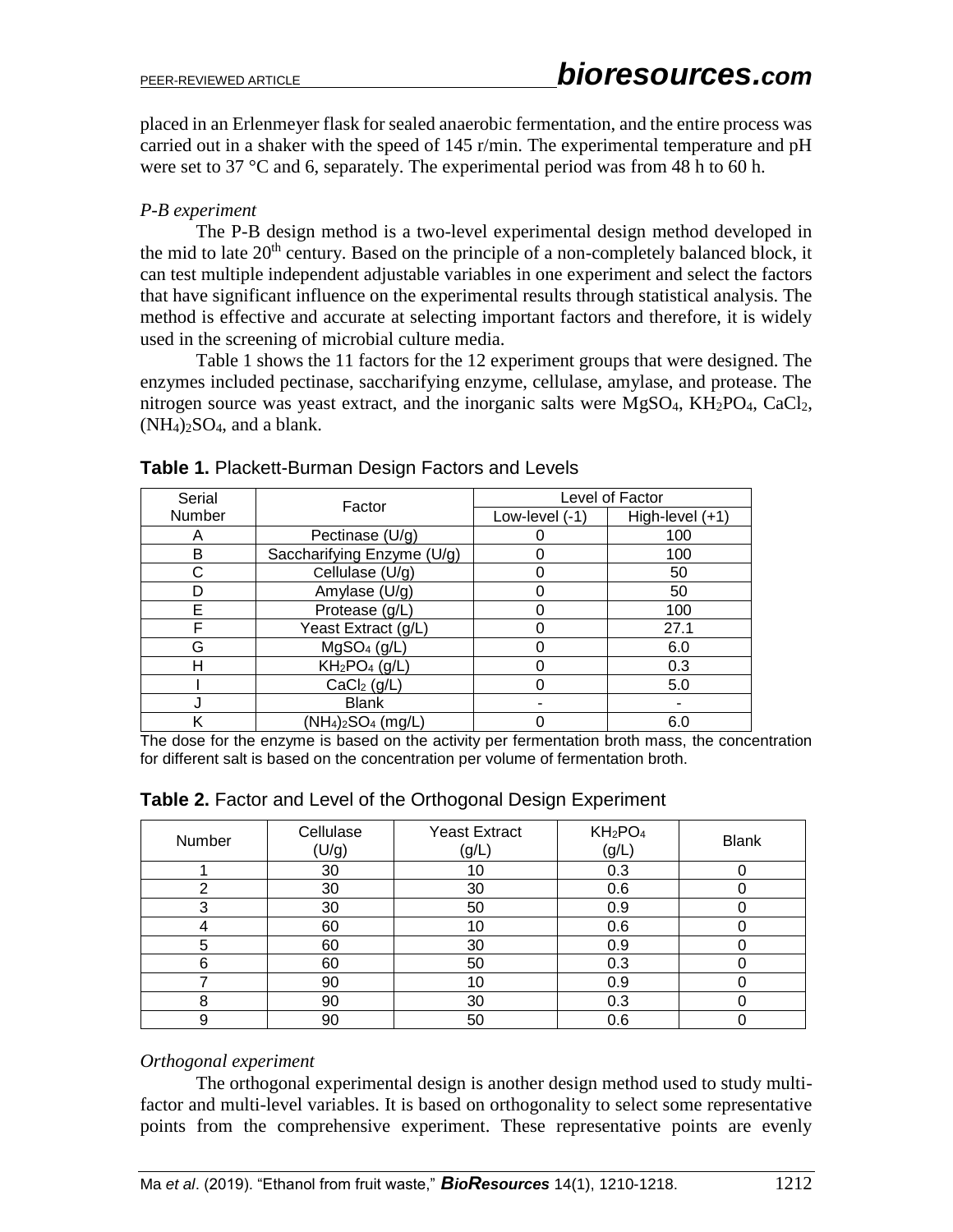dispersed and comparable. This study used the  $L_9$  (3<sup>4</sup>) design, and the relevant design is shown in Table 2.

## *Analysis method*

A certain volume of fermented broth was taken, centrifuged at 10000 rpm for 15 min, and the supernatant was used to determine the reducing sugar and ethanol contents. The DNS method was used for the reducing sugar content, and the ethanol content was determined by SBA-40c (Academy of Sciences Institute of Shandong Province, China). The analysis of the P-B experiment was performed with Statistica 6.0 (StatSoft, USA), and the orthogonal experiment was performed with SPSS-19.0 (IBM, USA).

# **RESULTS AND DISCUSSION**

## **P-B Design Method for Screening Important Factors**

According to the design in Table 1, the nutrient elements were added to the basic medium. The ethanol fermentation was done according to the method given in the Experimental section, and the content of ethanol produced is shown in Table 3. Table 4 shows the experimental analysis and the *p* value was used to determine the factors with a significant influence at a 95% confidence interval ( $p < 0.05$ ). The  $p(a)$  values in Table 4 showed that  $KH_2PO_4$  corresponded to the smallest  $p$  value of 0.051.

Among the variables examined, the cellulase, yeast extract, and  $KH<sub>2</sub>PO<sub>4</sub>$  were significant factors ( $p < 0.1$ ). The order of significance was as follows: KH<sub>2</sub>PO<sub>4</sub> > cellulase > yeast extract. Phosphate had a significant effect on increasing the ethanol production. This was consistent with the results of Janke *et al.* (2017), who showed that adding phosphate resulted in faster degradation kinetics and higher production when fermenting sugarcane straw.

Vintilă *et al.* (2015) showed that the addition of phosphorus (KH<sub>2</sub>PO<sub>4</sub>) increased ethanol production in sweet sorghum juice fermentation. Therefore, during ethanol fermentation from fruit and vegetable waste, phosphorus as a nutrient element may accelerate the degradation kinetics and promote the production of ethanol.

The effect of cellulase on the experiment was significant. Because of the rich cellulose content in vegetables and peels, the addition of cellulase could increase the utilization of raw materials during ethanol fermentation. The addition of yeast extract not only provided a nitrogen source, but also contained some minerals. Yeast extract could meet the needs of microbial metabolism and increase their activity. Therefore, it had a significant impact on ethanol fermentation.

Nawaz *et al.* (2018) also confirmed that a medium containing yeast extract had the highest enzyme activity compared with other inorganic nitrogen sources. Also, the yeast extract quality was stable and cost-effective, which is the basic choice for general industrial fermentation.

The type of nutrient elements was determined from the results of the P-B experiment. To optimize the composition of the medium, the content of the respective nutrient elements should also be confirmed. Therefore, a corresponding experimental analysis should be performed.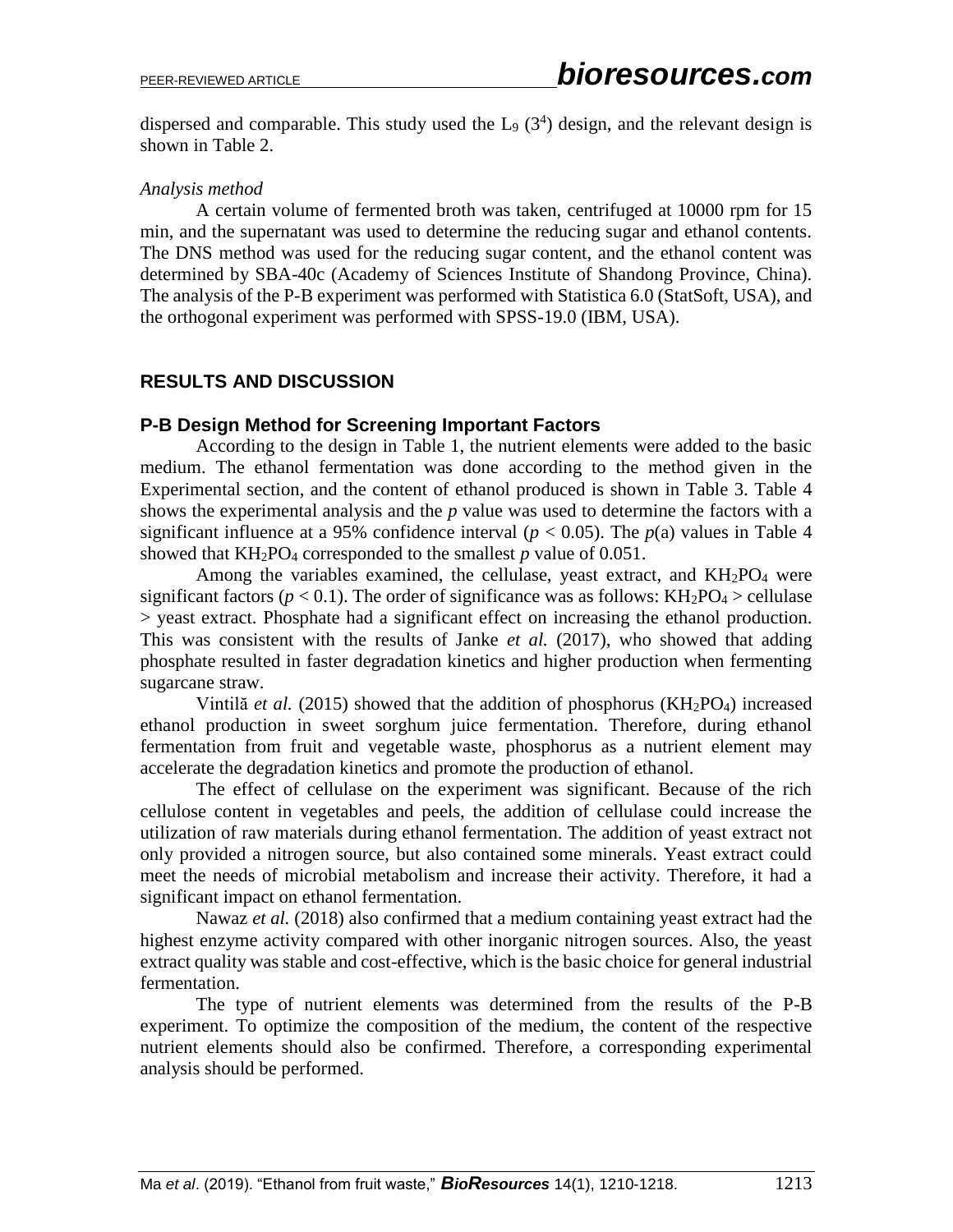| Number         | A    | B    | $\mathsf{C}$ | D    | E    | F    | G    | H    | $\overline{1}$ | J    | K    | Ethanol<br>Content (g/L) |
|----------------|------|------|--------------|------|------|------|------|------|----------------|------|------|--------------------------|
| $\mathbf{1}$   | $+1$ | $-1$ | $+1$         | $-1$ | $-1$ | $-1$ | $+1$ | $+1$ | $+1$           | $+1$ | $-1$ | $11.0 \pm 0.77$          |
| $\overline{2}$ | $+1$ | $+1$ | $-1$         | $+1$ | $-1$ | $-1$ | $-1$ | $+1$ | $+1$           | $-1$ | $+1$ | $13.4 \pm 0.72$          |
| 3              | $-1$ | $+1$ | $+1$         | $-1$ | $+1$ | $-1$ | $-1$ | $-1$ | $+1$           | $+1$ | $+1$ | $14.4 \pm 1.55$          |
| $\overline{4}$ | $+1$ | $-1$ | $+1$         | $+1$ | $-1$ | $+1$ | $-1$ | $-1$ | $-1$           | $+1$ | $+1$ | $16.0 \pm 1.40$          |
| 5              | $+1$ | $+1$ | $-1$         | $+1$ | $+1$ | $-1$ | $+1$ | $-1$ | $-1$           | $+1$ | $-1$ | $21.8 \pm 1.31$          |
| 6              | $+1$ | $+1$ | $+1$         | $-1$ | $+1$ | $+1$ | $-1$ | $+1$ | $-1$           | $-1$ | $-1$ | $16.2 \pm 1.39$          |
| $\overline{7}$ | $-1$ | $+1$ | $+1$         | $+1$ | $-1$ | $+1$ | $+1$ | $-1$ | $+1$           | $-1$ | $-1$ | $19.8 \pm 1.08$          |
| 8              | $-1$ | $+1$ | $+1$         | $+1$ | $+1$ | $-1$ | $+1$ | $+1$ | $-1$           | $-1$ | $+1$ | $7.0 \pm 0.38$           |
| 9              | $-1$ | $-1$ | $-1$         | $+1$ | $+1$ | $+1$ | $-1$ | $+1$ | $+1$           | $+1$ | $-1$ | $18.4 \pm 1.63$          |
| 10             | $+1$ | $-1$ | $-1$         | $-1$ | $+1$ | $+1$ | $+1$ | $-1$ | $+1$           | $-1$ | $+1$ | $25.2 \pm 0.74$          |
| 11             | $-1$ | $-1$ | $-1$         | $-1$ | $-1$ | $+1$ | $+1$ | $+1$ | $-1$           | $+1$ | $+1$ | $13.2 \pm 0.71$          |
| 12             | $-1$ | $-1$ | $-1$         | $-1$ | $-1$ | $-1$ | $-1$ | $-1$ | $-1$           | $-1$ | $-1$ | $18.0 \pm 1.12$          |

**Table 3.** Results of the P-B Experimental Design

**Table 4.** Analysis of the P-B Design for Ethanol Fermentation

| <b>Serial Number</b> | Factor                                | p(a)  |
|----------------------|---------------------------------------|-------|
| A                    | Pectinase (U/g)                       | 0.140 |
| B                    | Saccharifying Enzyme (U/g)            | 0.330 |
| С                    | Cellulase (U/g)                       | 0.071 |
| D                    | Amylase (U/g)                         | 0.436 |
| E                    | Protease (g/L)                        | 0.206 |
| F                    | Yeast Extract (g/L)                   | 0.078 |
| G                    | MgSO <sub>4</sub> (g/L)               | 0.675 |
| н                    | KH <sub>2</sub> PO <sub>4</sub> (g/L) | 0.051 |
|                      | CaCl <sub>2</sub> (g/L)               | 0.177 |
| J                    | <b>Blank</b>                          |       |
| Κ                    | $(NH4)2SO4 (mg/L)$                    | 0.113 |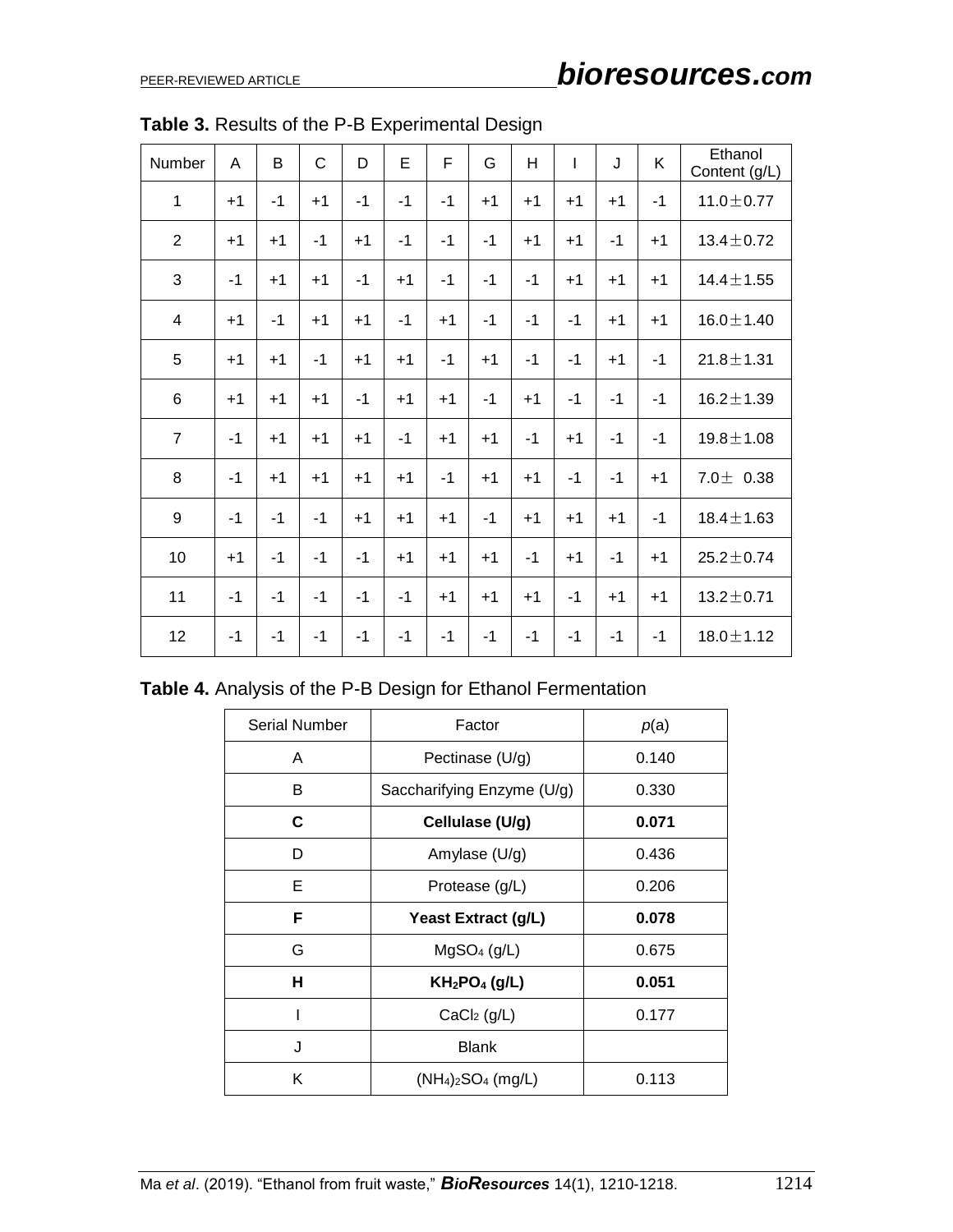# **Analysis of the Orthogonal Experiment Results**

| Number         | Cellulase | Yeast<br>Extract | KH <sub>2</sub> PO <sub>4</sub><br>(g/L) | <b>Blank</b> | Ethanol<br>(g/L) | Reducing<br>Sugar (g/L) |
|----------------|-----------|------------------|------------------------------------------|--------------|------------------|-------------------------|
| 1              | 30        | 10               | 0.3                                      | $\Omega$     | $26.4 + 0.88$    | $0.181 \pm 0.081$       |
| 2              | 30        | 30               | 0.6                                      | 0            | $27.0 + 0.90$    | $0.253 + 0.023$         |
| 3              | 30        | 50               | 0.9                                      | 0            | $25.4 + 1.48$    | $0.155 \pm 0.017$       |
| 4              | 60        | 10               | 0.6                                      | 0            | $26.4 \pm 3.21$  | $0.138 \pm 0.014$       |
| 5              | 60        | 30               | 0.9                                      | $\Omega$     | $26.2 + 1.53$    | $0.104 + 0.010$         |
| 6              | 60        | 50               | 0.3                                      | 0            | $37.0 + 2.23$    | $0.319 \pm 0.029$       |
| $\overline{7}$ | 90        | 10               | 0.9                                      | 0            | $35.8 \pm 1.80$  | $0.132 \pm 0.015$       |
| 8              | 90        | 30               | 0.3                                      | 0            | $30.8 \pm 2.73$  | $0.146 \pm 0.017$       |
| 9              | 90        | 50               | 0.6                                      | 0            | $23.4 + 0.68$    | $0.137 + 0.006$         |

**Table 5.** Result of the Orthogonal Experimental Design

The orthogonal experiments were used to analyze three factors with significant effects. The results are shown in Table 5. To fully consider the effects of the ethanol and reducing sugar contents, a dual-index analysis was used. Their respective variances and salience are shown in Table 6. The results were analyzed by an analysis of variance.

| Source                          | F(ethanol) | p(ethanol) | F(sugar) | $p$ (sugar) |
|---------------------------------|------------|------------|----------|-------------|
| Cellulase                       | 0.267      | 0.789      | 0.349    | 0.741       |
| Yeast Extract                   | 0.036      | 0.966      | 0.266    | 0.790       |
| KH <sub>2</sub> PO <sub>4</sub> | 0.509      | 0.663      | 0.651    | 0.606       |

**Table 6.** Analysis of the Orthogonal Experimental Results

It was assumed that the factor with a *p* value less than 0.05 was significant. However, Table 6 shows that the three factors selected were not significant factors for ethanol and reducing sugar production. Mathematically, these factors were not important, but they were still of crucial importance for ethanol fermentation. Inei-Shizukawa *et al.*  (2009) found that the optimum zeolite concentration during ethanol fermentation was 0.2 g/L. Because of the similar concentration, the zeolite addition was not as important as the other factors that had significant effects. However, the optimization of this culture condition resulted in a 20% increase in the ethanol production, which indicated the importance of zeolite in ethanol optimization research. In this study, the significance of the three factors was as follows:  $KH_2PO_4 >$  cellulase  $>$  yeast extract. According to the optimum conditions, it was determined that for ethanol production, the optimum conditions were 90 U/mL cellulase, 30 g/L yeast extract, and 0.3 g/L KH<sub>2</sub>PO<sub>4</sub> (shown in S1, differential map). To fully consider the experimental process, the effect on the reducing sugar concentration was also determined. Table 6 shows that the corresponding factors were also insignificant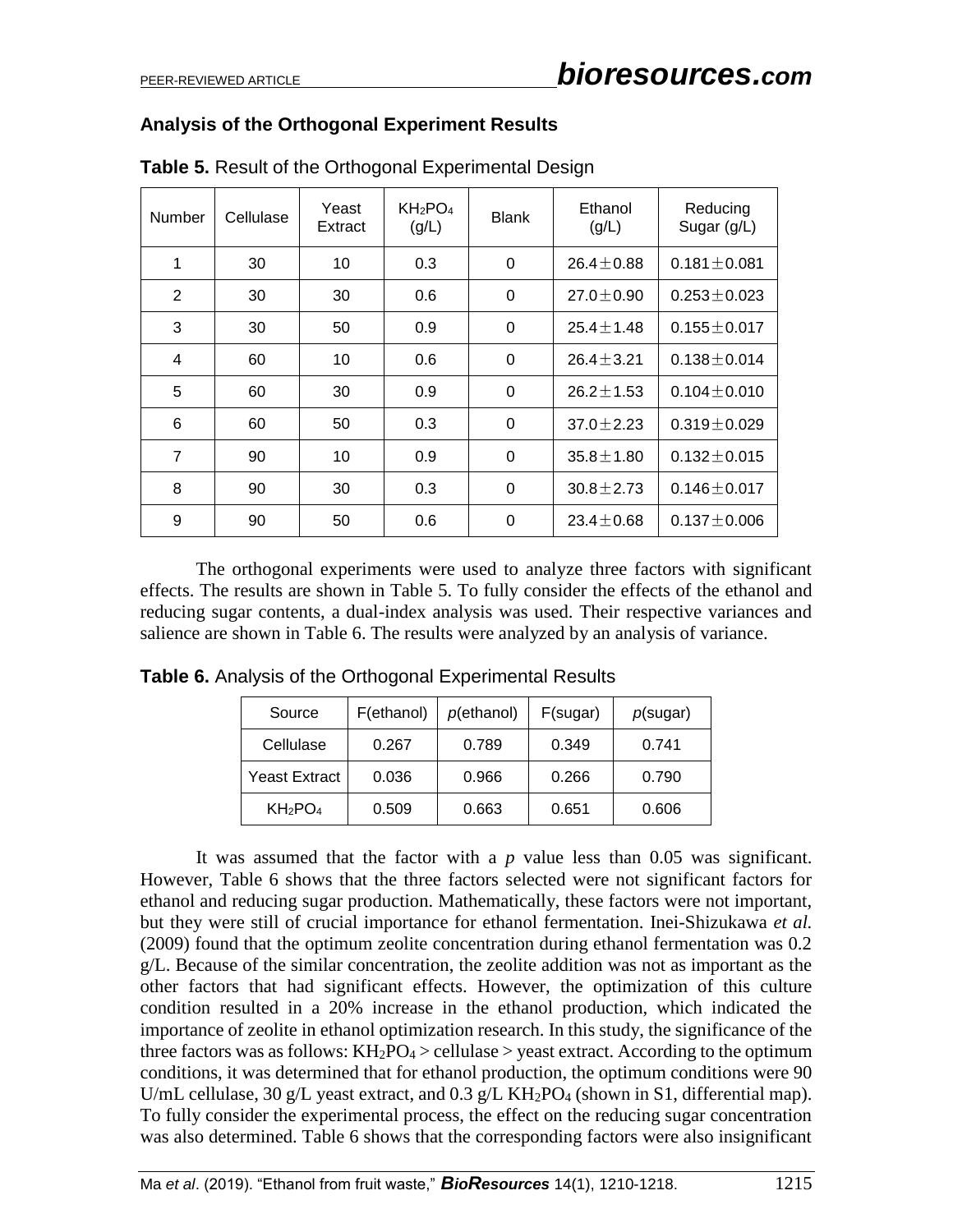factors, but the order of influence of each was as follows:  $KH_2PO_4 >$  cellulase  $>$  yeast extract. As is shown in S2, the optimum conditions determined were 90 U/mL cellulase, 10 g/L yeast extract, and 0.3 g/L KH2PO4. Under these experimental conditions, the reducing sugar concentration was the lowest.

Considering the levels of the two indicators, it was observed that the optimum levels for the cellulase and  $KH_2PO_4$  were consistent. For different yeast extract contents, the best condition was 10 g/L from an economic point of view. Therefore, the final optimum conditions were as follows: 90 U/mL cellulase, 10 g/L yeast extract, and 0.3 g/L KH<sub>2</sub>PO<sub>4</sub>.

The average TS in this experiment was determined to be 12%, and the highest ethanol concentration is 37 g/L. Since 100 g fermentation broth was used in this study, and the density is about the same with water, with the calculation we could get the ethanol yield 0.308 g ethanol /g TS.

# **CONCLUSIONS**

- 1. Plackett-Burman design and orthogonal experiment principles were applied in this study to optimize the ethanol fermentation from fruit and vegetable waste. The influential parameters among 11 factors were determined to be cellulase, yeast extract and  $KH_2PO_4$ .
- 2. The corresponding optimum conditions optimized by orthogonal experimental design based on ethanol concentration and reducing sugar showed that a maximum ethanol concentration of 37 g/L could be achieved with the conditions of cellulase 90 U/g, yeast extract 10 g/L, and  $KH_2PO_4$  0.3 g/L. The corresponding optimum ethanol concentration was 0.308 g ethanol/g TS.
- 3. Such technology can utilize fruit and vegetable waste and achieve ethanol as a product, thus attaining the dual goals of environmental protection and resource recovery.

# **ACKNOWLEDGMENTS**

This work was supported by the International Science and Technology Cooperation Program of China (2013DFG92600, 2016YFE0127800), the National Scientific Funding of China (51378003, 51778052), and the Fundamental Research Funds for the Central Universities (FRF-BD-17-014A). Also the support from Sino-US-Japan Joint Laboratory on Organic Solid Waste Resource and Energy Technology of USTB is appreciated.

# **REFERENCES CITED**

- Asimakopoulos, K., Gavala, H. N., and Skiadas, I. V. (2018). "Reactor systems for syngas fermentation processes: A review," *Chem. Eng. J.* 348, 732-744. DOI: 10.1016/j.cej.2018.05.003
- Briand, C. H., Geleta, S. B., and Kratochvil, R. J. (2018). "Sweet sorghum (*Sorghum bicolor* [L.] Moench) a potential biofuel feedstock: Analysis of cultivar performance in the Mid-Atlantic," *Renew. Energ.* 129(Part A), 328-333. DOI: 10.1016/j.renene.2018.06.004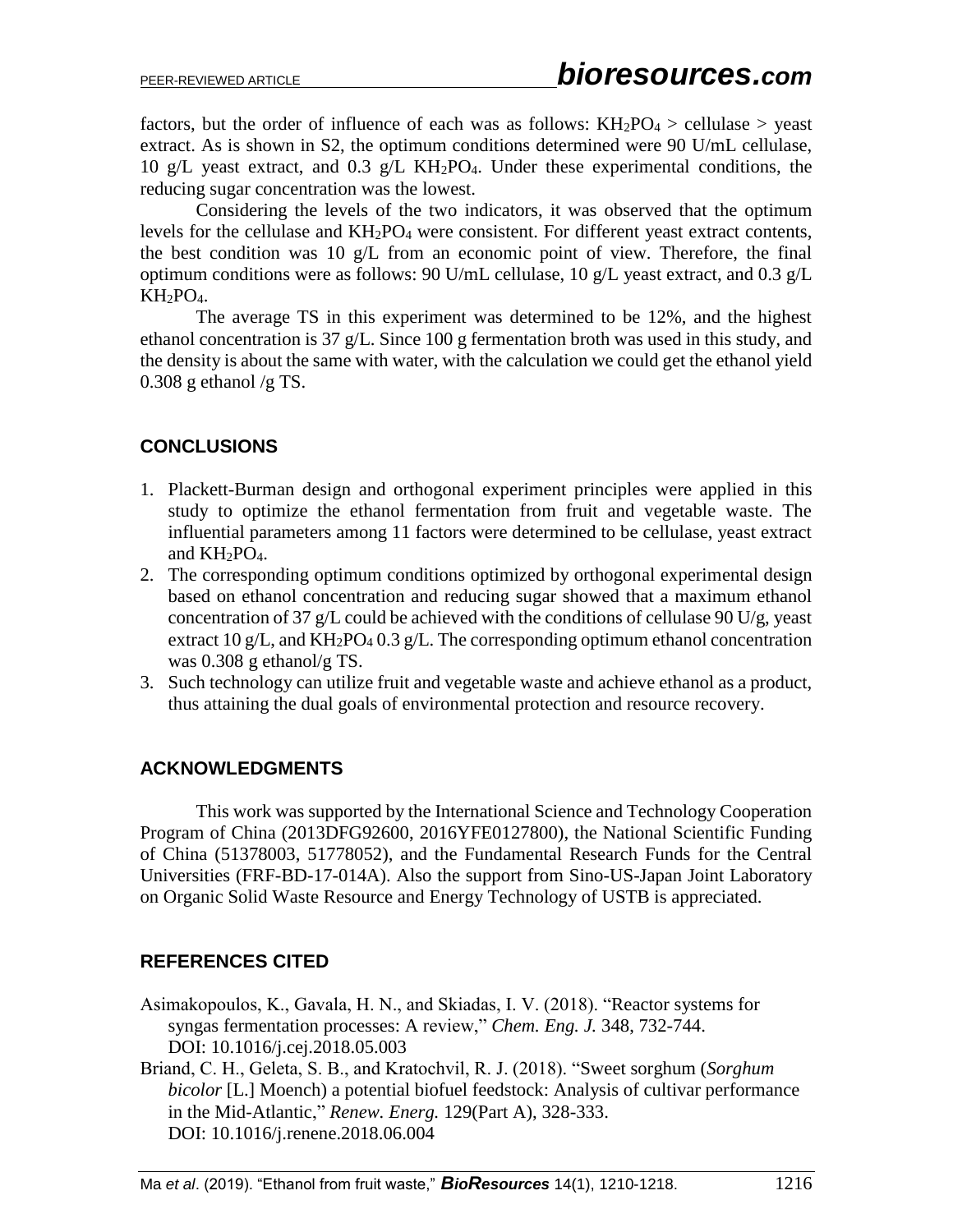- Cheng, H., and Hu, Y. (2010). "Municipal solid waste (MSW) as a renewable source of energy: Current and future practices in China," *Bioresour. Technol.* 101(11), 3816- 3824. DOI: 10.1016/j.biortech.2010.01.040
- El-Fadel, M., Bou-Zeid, E., Chahine, W., and Alayli, B. (2002). "Temporal variation of leachate quality from pre-sorted and baled municipal solid waste with high organic and moisture content," *Waste Manage.* 22(3), 269-282. DOI: 10.1016/S0956- 053X(01)00040-X
- Huang, H., Qureshi, N., Chen, M.-H., Liu, W., and Singh, V. (2015). "Ethanol production from food waste at high solids content with vacuum recovery technology," *J. Agr. Food Chem.* 63(10), 2760-2766. DOI: 10.1021/jf5054029
- Inei-Shizukawa, G., Velasco-Bedrán, H. A., Gutiérrez-Lopéz, G. F., and Hernández-Sánchez, H. (2009). "Statistical approach to optimization of ethanol fermentation by *Saccharomyces cerevisiae* in the presence of Valfor® 100 zeolite NaA," *Rev. Mex. Ing. Quim.* 8(3), 265-270.
- Janke, L., Weinrich, S., Leite, A. F., Schüch, A., Nikolausz, M., Nelles, M., and Stinner, W. (2017). "Optimization of semi-continuous anaerobic digestion of sugarcane straw co-digested with filter cake: Effects of macronutrients supplementation on conversion kinetics," *Bioresour. Technol.* 245(Part A), 35-43. DOI: 10.1016/j.biortech.2017.08.084
- Jensen, J. K., and Govindan, K. (2014). "Assessment of renewable bioenergy application: A case in the food supply chain industry," *J. Clean. Prod.* 66, 254-263. DOI: 10.1016/j.jclepro.2013.11.060
- Ji, C., Kong, C.-X., Mei, Z.-L., and Li, J. (2017). "A review of the anaerobic digestion of fruit and vegetable waste," *Appl. Biochem. Biotech.* 183(3), 906-922. DOI: 10.1007/s12010-017-2472-x
- Liu, X., Gao, X., Wang, W., Zheng, L., Zhou, Y., and Sun, F. (2012a). "Pilot-scale anaerobic co-digestion of municipal biomass waste: Focusing on biogas production and GHG reduction," *Renew. Energ.* 44, 463-468. DOI: 10.1016/j.renene.2012.01.092
- Liu, X., Wang, W., Gao, X., Zhou, Y., and Shen, R. (2012b). "Effect of thermal pretreatment on the physical and chemical properties of municipal biomass waste," *Waste Manage.* 32(2), 249-255. DOI: 10.1016/j.wasman.2011.09.027
- Nawaz, S., Nelofer, R., Tahir, A., and Syed, Q. (2018). "Production of cellulase for ethanol fermentation from pretreated wheat straw," *Iran. J. Sci. Technol. A* 42(2), 321-329. DOI: 10.1007/s40995-016-0050-7
- Panda, S. K., Mishra, S. S., Kayitesi, E., and Ray, R. C. (2016). "Microbial-processing of fruit and vegetable wastes for production of vital enzymes and organic acids: Biotechnology and scopes," *Environ. Res.* 146, 161-172. DOI: 10.1016/j.envres.2015.12.035
- Panda, S. K., Ray, R. C., Mishra, S. S., and Kayitesi, E. (2018). "Microbial processing of fruit and vegetable wastes into potential biocommodities: A review," *Critical Reviews in Biotechnology* 38(1), 1-16. DOI: 10.1080/07388551.2017.1311295
- Panda, S. K., and Ray, R. C. (2015). "Microbial processing for valorization of horticultural wastes," *Environmental Microbial Biotechnology* 2015, 203-221. DOI: 10.1007/978-3-319-19018-1\_11
- Pavi, S., Kramer, L. E., Gomes, L. P., and Miranda, L. A. S. (2017). "Biogas production from co-digestion of organic fraction of municipal solid waste and fruit and vegetable waste," *Bioresour. Technol.* 228, 362-367. DOI: 10.1016/j.biortech.2017.01.003